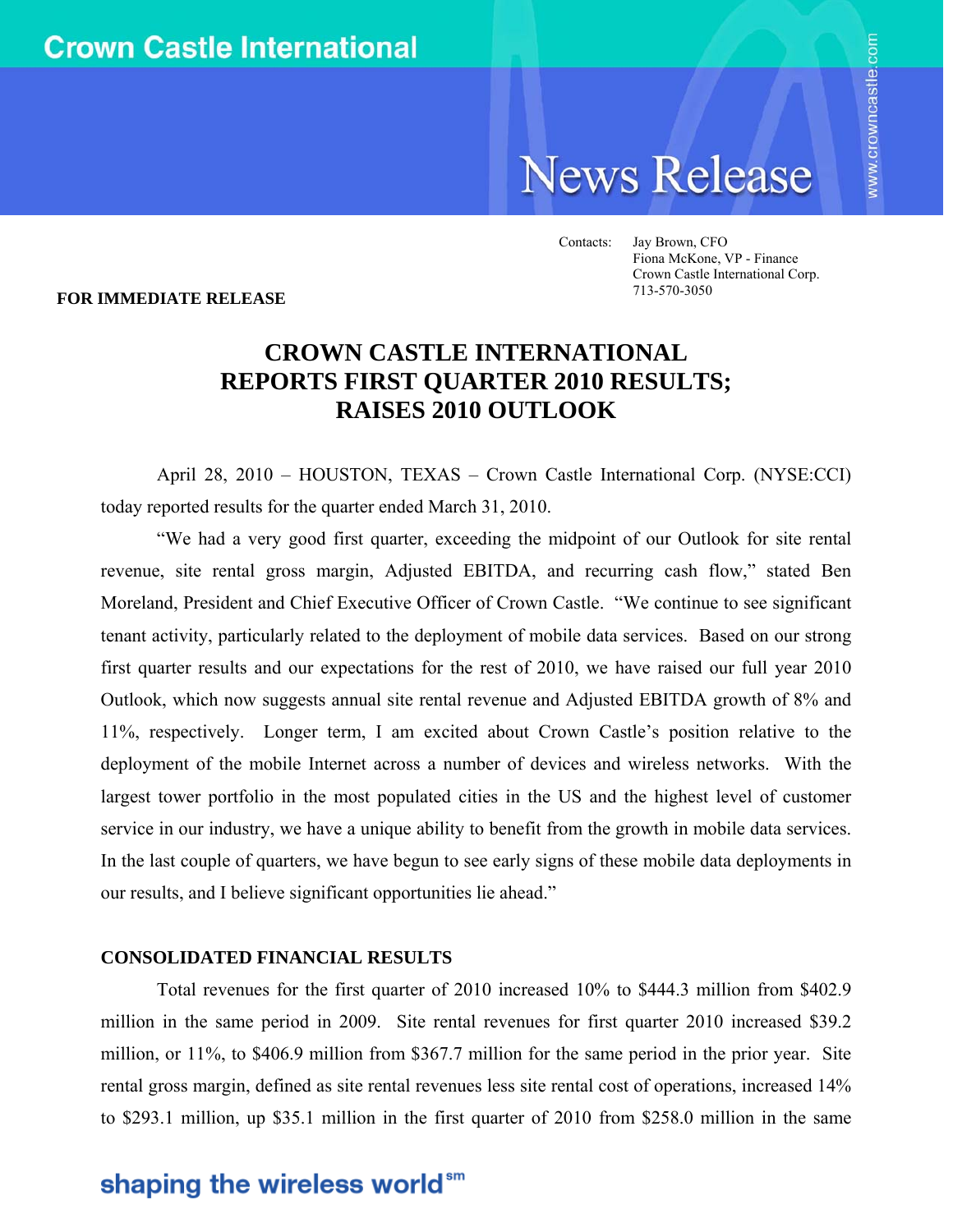period in 2009. Adjusted EBITDA for first quarter 2010 increased \$31.9 million*,* or 13%, to \$274.3 million, up from \$242.4 million for the same period in 2009.

Recurring cash flow, defined as Adjusted EBITDA less interest expense less sustaining capital expenditures, increased from \$131.8 million in the first quarter of 2009 to \$148.9 million for the first quarter of 2010, up 13%. Recurring cash flow per share, defined as recurring cash flow divided by weighted average common shares outstanding, was \$0.52 in the first quarter of 2010 compared to \$0.46 in the first quarter of 2009, an increase of 12%.

Net income (loss) attributable to CCIC stockholders was \$(119.3) million for the first quarter of 2010, inclusive of \$73.3 million of net losses from interest rate swaps and \$66.4 million of net losses from repayments, purchases and early retirement of debt, compared to \$10.6 million for the same period in 2009. Net income (loss) attributable to CCIC common stockholders after deduction of dividends on preferred stock was \$(124.5) million in the first quarter of 2010, compared to \$5.4 million for the same period in 2009. First quarter 2010 net income (loss) attributable to CCIC common stockholders after deduction of dividends on preferred stock per common share was \$(0.43), compared to \$0.02 in the first quarter of 2009.

#### **INVESTMENTS AND LIQUIDITY**

"I am very pleased with our operating results and investment and financing activities thus far in 2010," stated Jay Brown, Chief Financial Officer of Crown Castle. "During January 2010, we were able to refinance approximately 30% of our outstanding indebtedness at a weighted average annual interest rate of 5.75% with a weighted average expected maturity of 8.7 years. The completion of this refinancing enabled us to return to investing our capital in the purchase of our common shares, as well as increase the purchases of land beneath our towers. We remain focused on investing our cash flow on activities that we believe will maximize long-term recurring cash flow per share. Further, given the strong performance of our business in the first quarter of 2010 and our expectations for the second half of 2010, we have increased our 2010 Outlook for site rental revenue, site rental gross margin, Adjusted EBITDA and recurring cash flow."

On January 15, 2010, Crown Castle issued, at par, \$1.9 billion of Senior Secured Tower Revenue Notes. These notes were issued at a weighted average interest rate of 5.75%. The proceeds of these notes were used to repay in full the \$1.64 billion outstanding of the Senior Secured Tower Revenue Notes, Series 2005-1. Furthermore, in the first quarter, Crown Castle purchased \$461.7 million of senior and senior secured notes issued by it and certain of its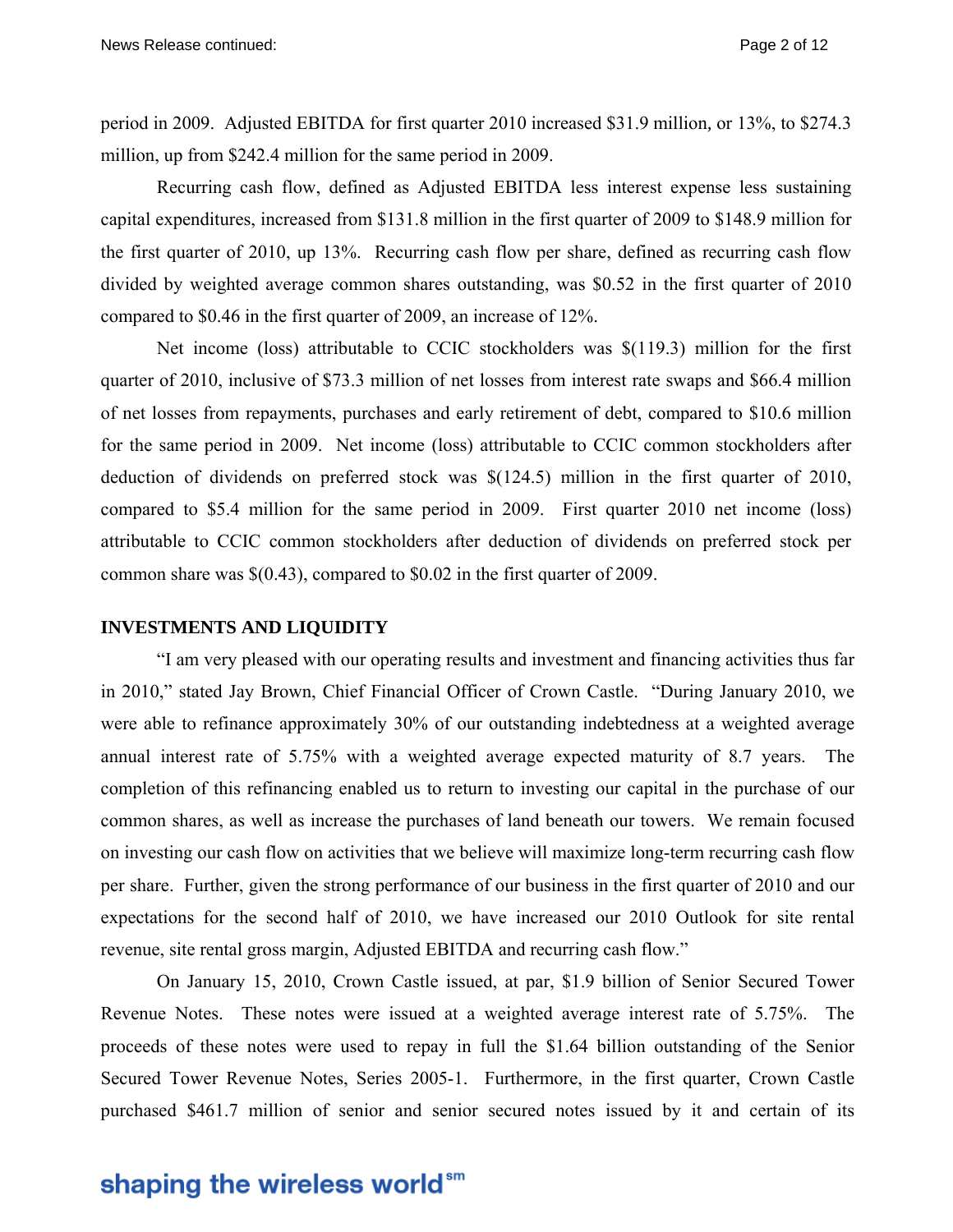subsidiaries. A summary of our current debt outstanding is set forth below under "Other Calculations."

During the first quarter of 2010, Crown Castle purchased 2.8 million of its common shares using \$108.7 million in cash at an average price of \$38.80 per share. In addition, in April 2010, Crown Castle purchased 0.8 million of its common shares using \$30.0 million in cash at an average price of \$37.61 per share. Pro forma for the common shares purchased in April 2010, common shares outstanding at March 31, 2010 were 286.0 million. Since January 2003, Crown Castle has spent \$2.4 billion to purchase approximately 92 million of its common shares and potential shares, at an average price of \$25.57 per share.

During the first quarter of 2010, Crown Castle invested \$36.9 million in capital expenditures comprised of \$20.2 million of land purchases, \$4.6 million of sustaining capital expenditures and \$12.1 million of revenue generating capital expenditures, consisting of \$9.3 million on existing sites and \$2.8 million on the construction of new sites.

Additionally, since January 1, 2010, Crown Castle has used \$122.9 million of cash to settle a portion of the outstanding swap liability due to be cash settled on June 15, 2010 ("June 2010 Swap"). Based on current interest rates, the remaining balance on the June 2010 Swap liability as of April 27, 2010 is approximately \$93.0 million.

As of March 31, 2010, pro forma for the aforementioned share purchases and swap settlements in April 2010, Crown Castle has approximately \$300.5 million in cash and cash equivalents (excluding restricted cash) and \$400 million of availability under its revolving credit facility.

In addition to the tables and information contained in this press release, Crown Castle will post supplemental information on its website at http://investor.crowncastle.com that will be discussed during its conference call tomorrow morning, Thursday, April 29, 2010.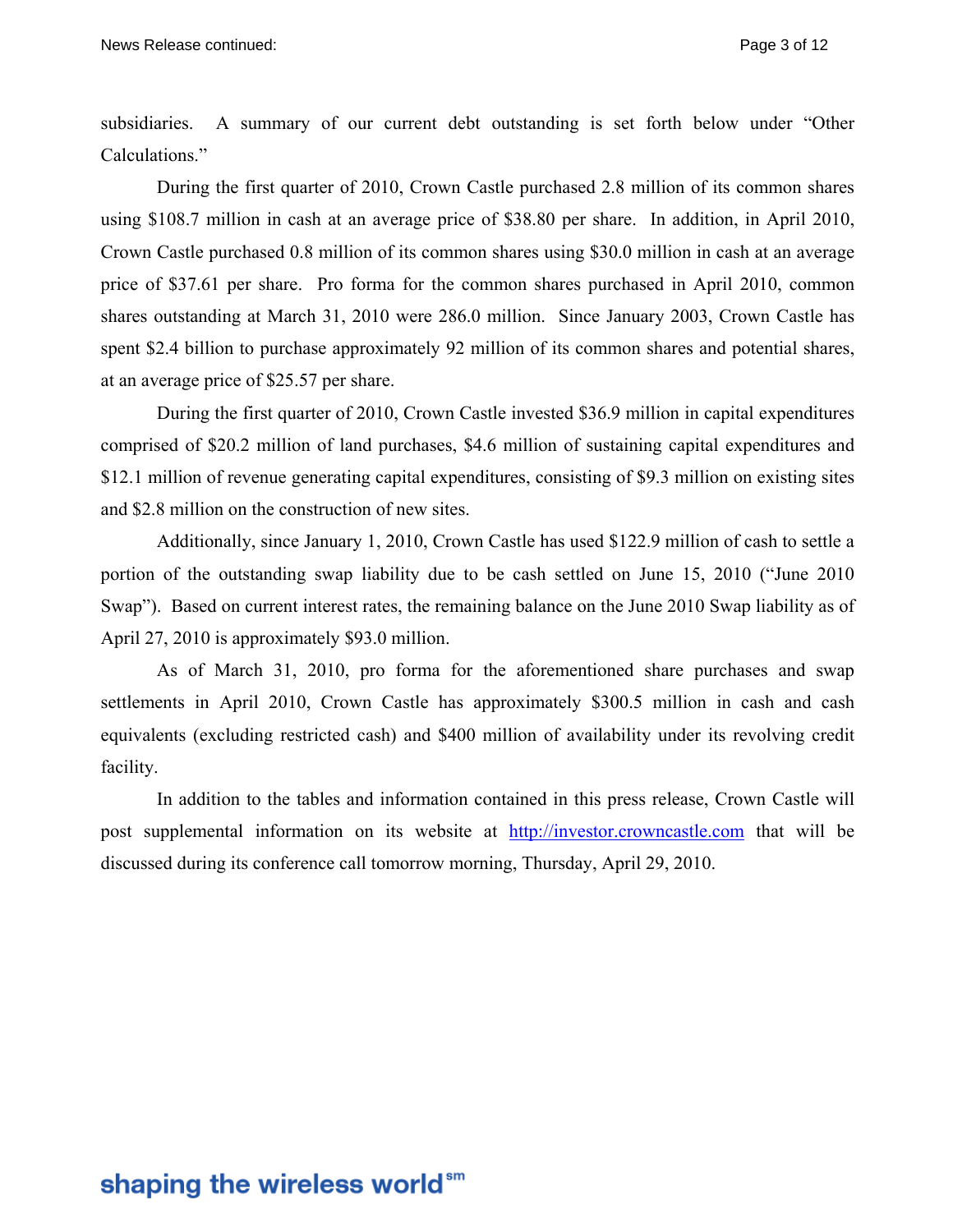### **OUTLOOK**

This Outlook section contains forward-looking statements, and actual results may differ materially. Information regarding potential risks which could cause actual results to differ from the forward-looking statements herein is set forth below and in Crown Castle's filings with the Securities and Exchange Commission ("SEC").

The following Outlook table is based on current expectations and assumptions and assumes a US dollar to Australian dollar exchange rate of 0.90 US dollars to 1.00 Australian dollar for second quarter and full year 2010 Outlook.

As reflected in the following table, Crown Castle has increased the midpoint of its full year 2010 Outlook, previously issued on January 27, 2010, for site rental revenue by \$12.5 million, and site rental gross margin, Adjusted EBITDA and recurring cash flow by \$15.0 million. For the purposes of this Outlook, interest expense is based on debt outstanding as of April 27, 2010.

The following table sets forth Crown Castle's current Outlook for the second quarter of 2010 and full year 2010:

| (in millions, except per share amounts)                                                                               | Second Quarter 2010                      | Full Year 2010                         |
|-----------------------------------------------------------------------------------------------------------------------|------------------------------------------|----------------------------------------|
| Site rental revenues                                                                                                  | \$406 to \$411                           | \$1,660 to \$1,675                     |
| Site rental cost of operations                                                                                        | \$114 to \$119                           | \$460 to \$475                         |
| Site rental gross margin                                                                                              | \$288 to \$293                           | \$1,190 to $$1,210$                    |
| Adjusted EBITDA                                                                                                       | \$271 to \$276                           | $$1,110$ to $$1,130$                   |
| Interest expense and amortization<br>of deferred financing costs <sup>(a)(b)</sup><br>Sustaining capital expenditures | \$119 to \$122<br>\$7 to \$9             | \$476 to \$486<br>\$27 to \$32         |
| Recurring cash flow                                                                                                   | \$142 to \$147                           | \$598 to \$618                         |
| Net income (loss) after deduction<br>of dividends on preferred stock<br>Net income (loss) per share <sup>(c)</sup>    | $\$(3)$ to $\$15$<br>$$(0.01)$ to \$0.05 | $$(51)$ to \$6<br>$$(0.18)$ to $$0.02$ |

(a) Inclusive of \$20 million and \$76 million, respectively, of non-cash expense.

(b) Approximately \$12 million and \$44 million, respectively, of the total non-cash expense relates to the amortization of interest rate swaps, some portion of which will not cash settle until some future date.

(c) Represents net income (loss) per common share, based on 286.8 million common shares outstanding as of March 31, 2010.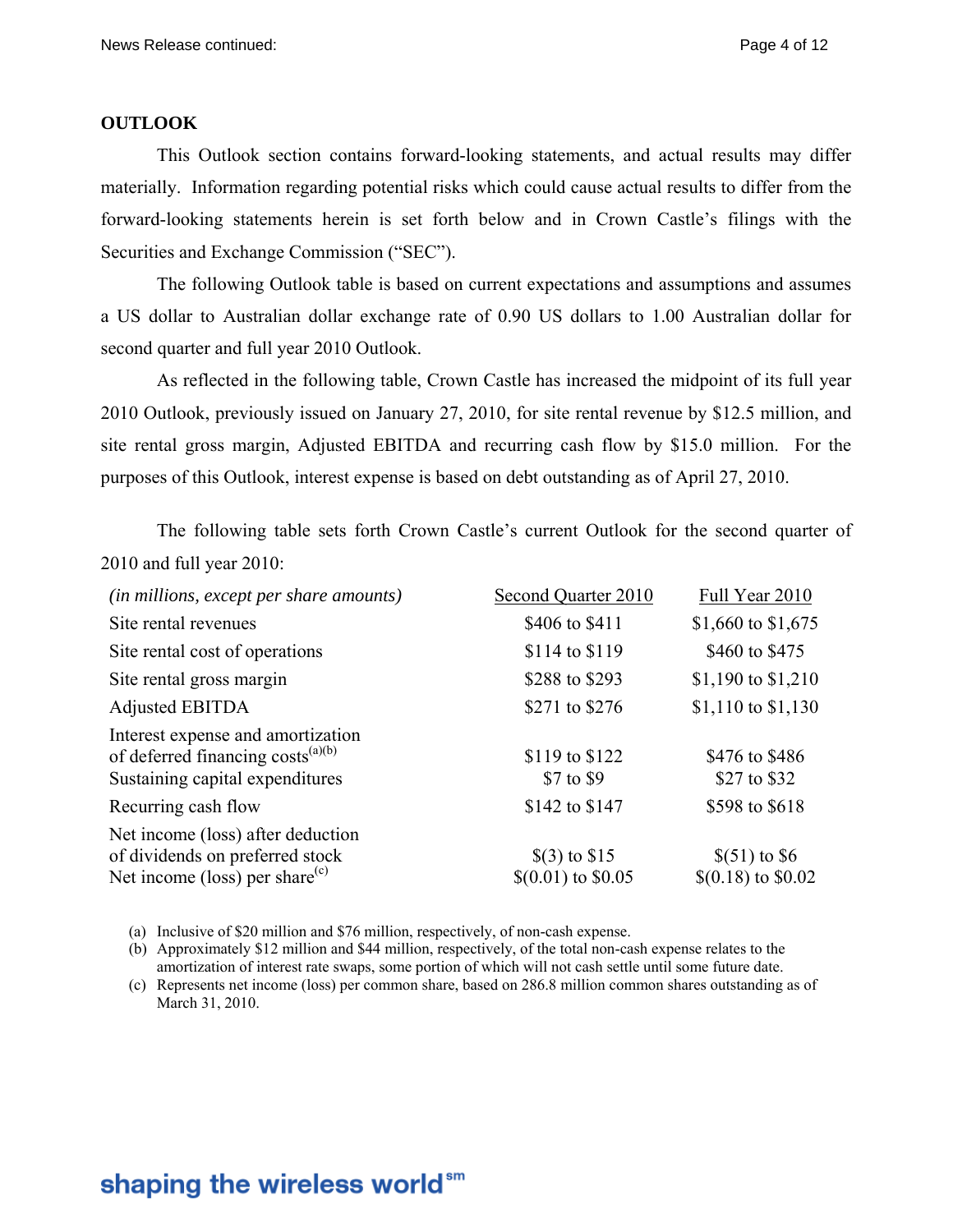### **CONFERENCE CALL DETAILS**

Crown Castle has scheduled a conference call for Thursday, April 29, 2010, at 10:30 a.m. eastern time. The conference call may be accessed by dialing 480-629-9645 and asking for the Crown Castle call at least 30 minutes prior to the start time. The conference call may also be accessed live over the Internet by logging onto the web at http://investor.crowncastle.com. Any supplemental materials for the call will be posted at the Crown Castle website at http://investor.crowncastle.com.

A telephonic replay of the conference call will be available from 12:30 p.m. eastern time on Thursday, April 29, 2010 through 11:59 p.m. eastern time on Thursday, May 6, 2010 and may be accessed by dialing 303-590-3030 using passcode 4281666. An audio archive will also be available on the company's website at http://investor.crowncastle.com shortly after the call and will be accessible for approximately 90 days.

Crown Castle owns, operates, and leases towers and other communication structures for wireless communications. Crown Castle offers significant wireless communications coverage to 92 of the top 100 US markets and to substantially all of the Australian population. Crown Castle owns, operates and manages over 22,000 and approximately 1,600 wireless communication sites in the US and Australia, respectively. For more information on Crown Castle, please visit http://www.crowncastle.com.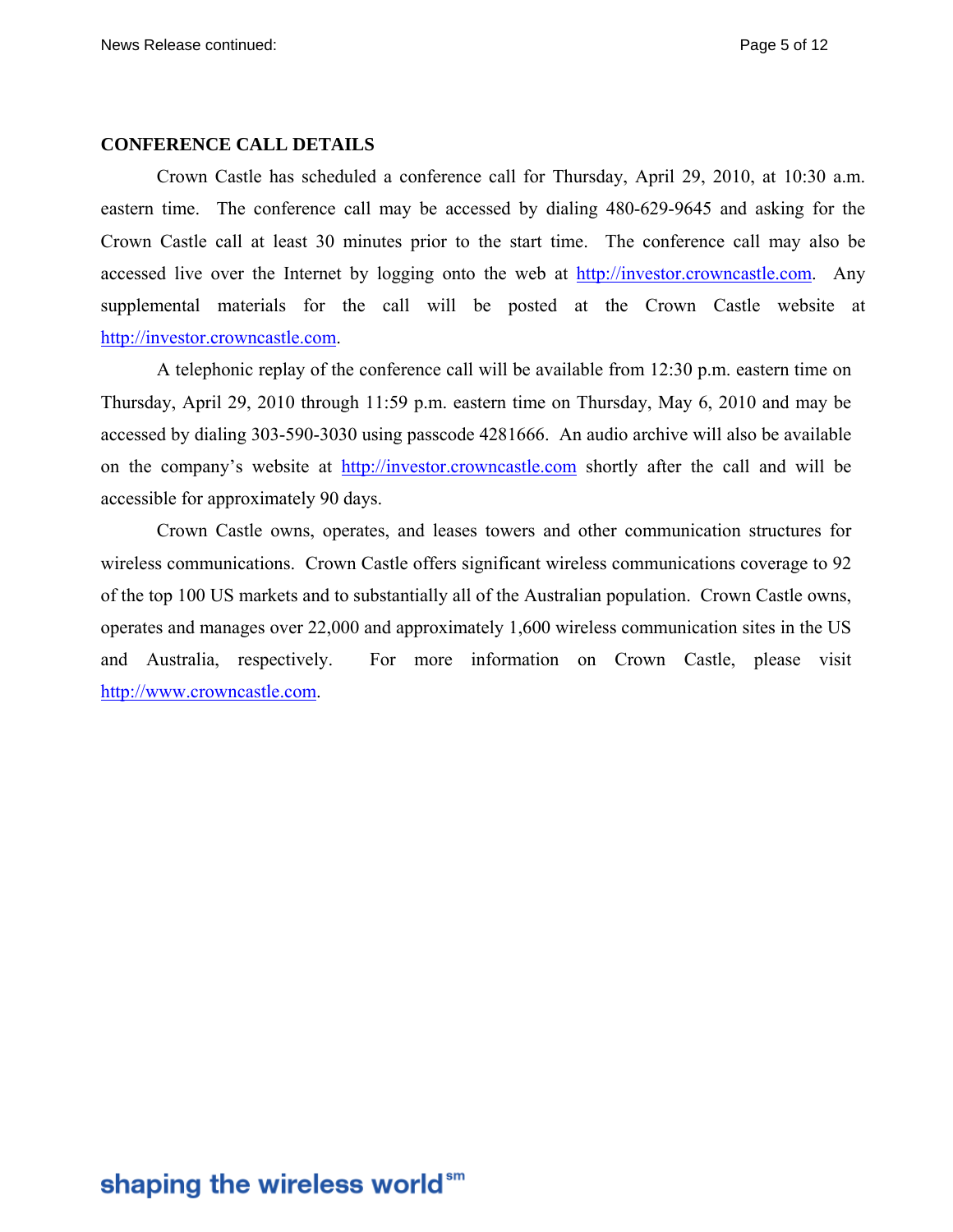#### **Non-GAAP Financial Measures and Other Calculations**

This press release includes presentations of Adjusted EBITDA and recurring cash flow, which are non-GAAP financial measures.

Crown Castle defines Adjusted EBITDA as net income (loss) plus restructuring charges (credits), asset write-down charges, acquisition and integration costs, depreciation, amortization and accretion, interest expense and amortization of deferred financing costs, gains (losses) on purchases and redemptions of debt, net gain (loss) on interest rate swaps, impairment of available-for-sale securities, interest and other income (expense), benefit (provision) for income taxes, cumulative effect of change in accounting principle, income (loss) from discontinued operations and stock-based compensation expense. Adjusted EBITDA is not intended as an alternative measure of operating results or cash flow from operations (as determined in accordance with Generally Accepted Accounting Principles ("GAAP")).

Crown Castle defines recurring cash flow to be Adjusted EBITDA, less interest expense and less sustaining capital expenditures. Each of the amounts included in the calculation of recurring cash flow are computed in accordance with GAAP, with the exception of sustaining capital expenditures, which is not defined under GAAP. We define sustaining capital expenditures as capital expenditures (determined in accordance with GAAP) which do not increase the capacity or life of our revenue generating assets and include capitalized costs related to (i) maintenance activities on our towers, (ii) vehicles, (iii) information technology equipment, and (iv) office equipment. Recurring cash flow is not intended as an alternative measure of cash flow from operations or operating results (as determined in accordance with GAAP).

Adjusted EBITDA and recurring cash flow are presented as additional information because management believes these measures are useful indicators of the financial performance of our core businesses. In addition, Adjusted EBITDA is a measure of current financial performance used in our debt covenant calculations. Our measures of Adjusted EBITDA and recurring cash flow may not be comparable to similarly titled measures of other companies, including other companies in the tower sector. The tables set forth below reconcile these non-GAAP financial measures to comparable GAAP financial measures. The components in these tables may not sum to the total due to rounding.

#### **Reconciliations of Non-GAAP Financial Measures to Comparable GAAP Financial Measures:**

#### **Adjusted EBITDA, recurring cash flow and recurring cash flow per share for the quarters ended March 31, 2010 and 2009 are computed as follows:**

|                                                                     | For the Three Months Ended |         |    |                   |
|---------------------------------------------------------------------|----------------------------|---------|----|-------------------|
|                                                                     | March 31,<br>2010          |         |    | March 31,<br>2009 |
| <i>(in millions, except per share amounts)</i>                      |                            |         |    |                   |
| Net income (loss)                                                   | \$                         | (119.4) | S  | 10.1              |
| Adjustments to increase (decrease) net income (loss):               |                            |         |    |                   |
| Asset write-down charges                                            |                            | 1.6     |    | 4.1               |
| Depreciation, amortization and accretion                            |                            | 132.9   |    | 133.2             |
| Interest expense and amortization of deferred financing costs       |                            | 120.8   |    | 105.6             |
| Gains (losses) on purchases and redemption of debt                  |                            | 66.4    |    | (13.4)            |
| Net gain (loss) on interest rate swaps                              |                            | 73.3    |    | (3.8)             |
| Interest and other income (expense)                                 |                            | (0.4)   |    | 0.2               |
| Benefit (provision) for income taxes                                |                            | (10.3)  |    | (1.5)             |
| Stock-based compensation expense                                    |                            | 9.4     |    | 7.9               |
| <b>Adjusted EBITDA</b>                                              |                            | 274.3   | \$ | 242.4             |
| Less: Interest expense and amortization of deferred financing costs |                            | 120.8   |    | 105.6             |
| Less: Sustaining capital expenditures                               |                            | 4.6     |    | 5.0               |
| <b>Recurring cash flow</b>                                          |                            | 148.9   | \$ | 131.8             |
| Weighted average common shares outstanding - Basic                  |                            | 288.5   |    | 285.9             |
| Recurring cash flow per share                                       | \$                         | 0.52    | \$ | 0.46              |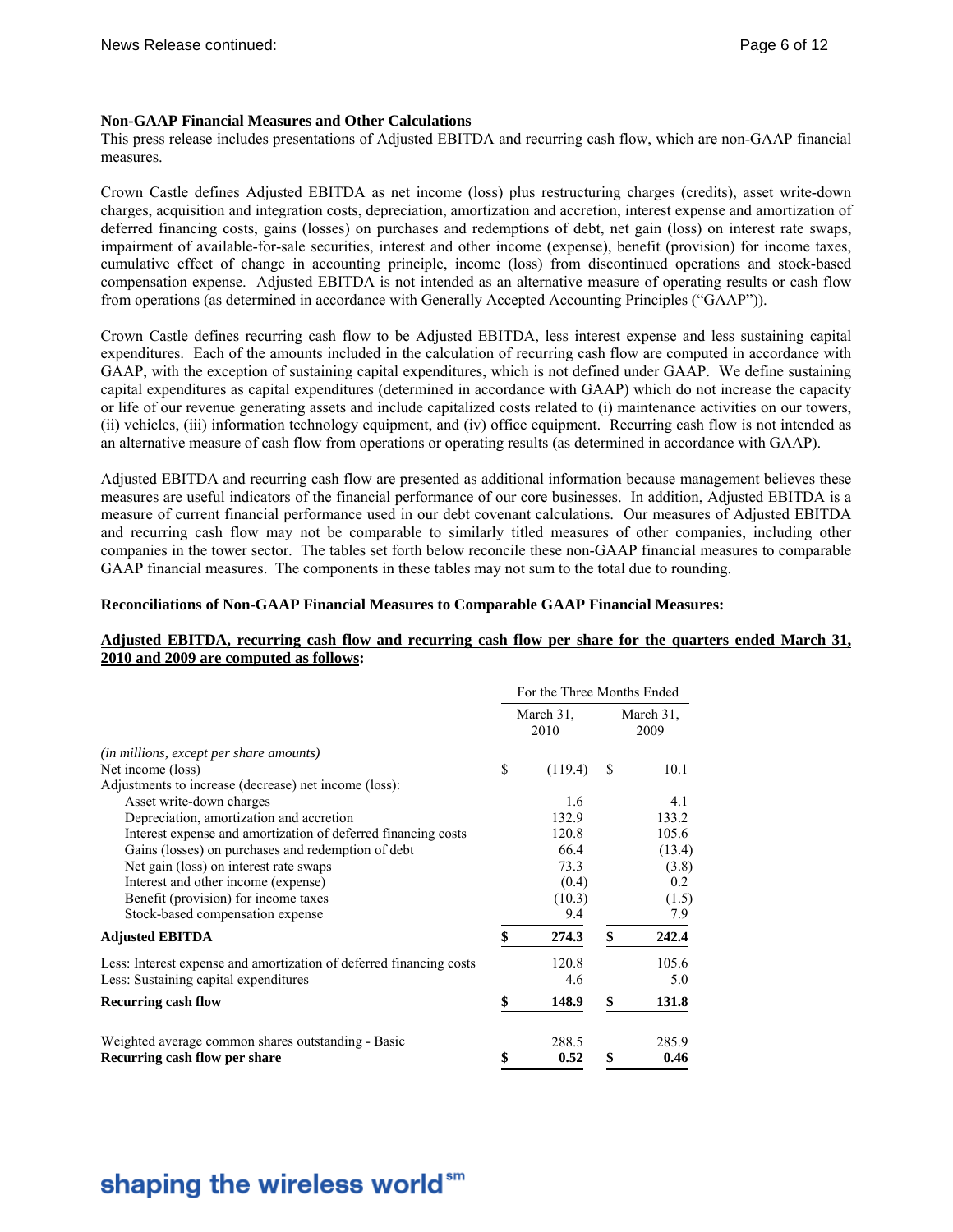#### **Other Calculations:**

#### **Adjusted EBITDA and recurring cash flow for the quarter ending June 30, 2010 and the year ending December 31, 2010 are forecasted as follows:**

| ( <i>in millions</i> )                                                             | O <sub>2</sub> 2010<br>Outlook | Full Year 2010<br>Outlook |
|------------------------------------------------------------------------------------|--------------------------------|---------------------------|
| Net income $(logs)$ <sup>(a)</sup>                                                 | \$2 to \$20                    | $$(30)$ to \$27           |
| Adjustments to increase (decrease) net income (loss):                              |                                |                           |
| Asset write-down charges                                                           | \$2 to \$5                     | \$8 to \$20               |
| Gains (losses) on purchases and redemptions of debt                                |                                | \$66 to \$66              |
| Depreciation, amortization and accretion                                           | \$130 to \$135                 | \$520 to \$540            |
| Interest and other income $(expense)^{(a)}$                                        | $(2)$ to \$1                   | $(7)$ to \$2              |
| Interest expense and amortization of deferred financing costs $(b)(c)$             | \$119 to \$122                 | \$476 to \$486            |
| Benefit (provision) for income taxes                                               | \$0 to $$(3)$                  | \$10 to $$(10)$           |
| Stock-based compensation expense                                                   | \$7 to \$9                     | \$30 to \$36              |
| <b>Adjusted EBITDA</b>                                                             | \$271 to \$276                 | \$1,110 to \$1,130        |
| Less: Interest expense and amortization of deferred financing costs <sup>(b)</sup> | \$119 to \$122                 | \$476 to \$486            |
| Less: Sustaining capital expenditures                                              | \$7 to \$9                     | \$27 to \$32              |
| <b>Recurring cash flow</b>                                                         | \$142 to \$147                 | \$598 to \$618            |

(a) Exclusive of gains (losses) on interest rate swaps.

(b) Inclusive of approximately \$20 million and \$76 million, respectively, of non-cash expense.

(c) Approximately \$12 million and \$44 million, respectively, of the total non-cash expense relates to the amortization of interest rate swaps, some portion of which will not cash settle until some future date.

#### **The components of interest expense and amortization of deferred financing costs are as follows:**

|                        | For the Three Months Ended |       |                   |       |
|------------------------|----------------------------|-------|-------------------|-------|
|                        | March 31.<br>2010          |       | March 31.<br>2009 |       |
| ( <i>in millions</i> ) |                            |       |                   |       |
|                        |                            | 101.9 | -S                | 95.2  |
|                        |                            | 3.9   |                   | 6.3   |
|                        |                            | 3.5   |                   | 2.0   |
|                        |                            | 11 0  |                   | 0.8   |
|                        |                            |       |                   | 09    |
| Other                  |                            | 0.5   |                   | 0.5   |
|                        |                            | 120.8 |                   | 105.6 |

#### **The components of interest expense and amortization of deferred financing costs are forecasted as follows:**

|                        | O <sub>2</sub> 2010<br>Outlook | Full Year 2010<br>Outlook |
|------------------------|--------------------------------|---------------------------|
| ( <i>in millions</i> ) |                                |                           |
|                        | \$100 to \$103                 | \$400 to \$410            |
|                        | \$3 to \$5                     | \$13 to \$18              |
|                        | \$3 to \$4                     | \$13 to \$16              |
|                        | \$10 to \$13                   | \$42 to \$46              |
|                        | \$0 to \$1                     | \$1 to \$3                |
|                        | \$119 to \$122                 | \$476 to \$486            |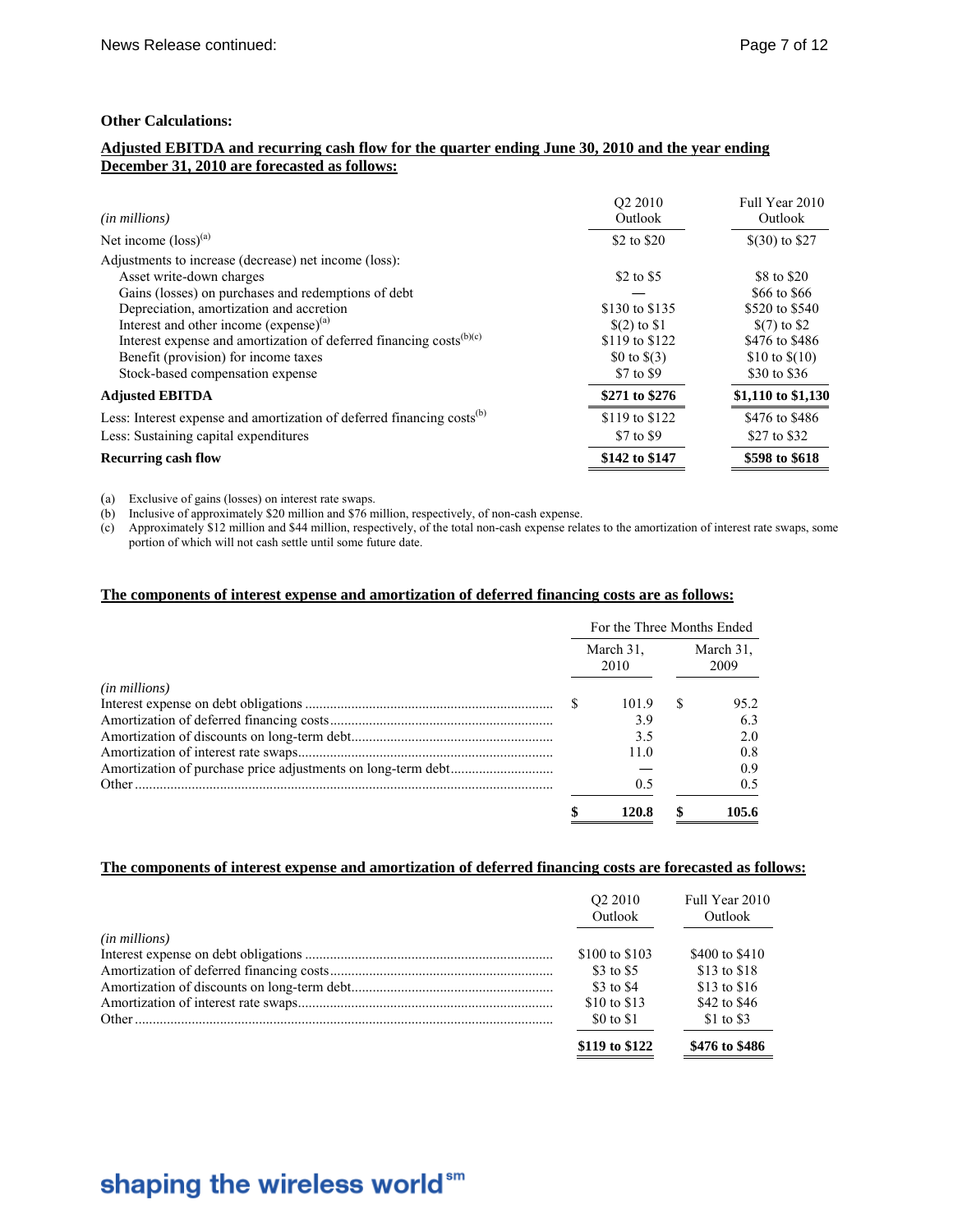### **Debt balances and maturity dates as of March 31, 2010:**

| ( <i>in millions</i> )                                           | Face Value  | Final Maturity    |
|------------------------------------------------------------------|-------------|-------------------|
| 2007 Crown Castle Operating Company Term Loan                    | \$630.5     | March 5, 2014     |
| 9% Senior Notes Due 2015                                         | \$866.9     | January 15, 2015  |
| 7.5% Senior Notes Due 2013                                       | \$0.1       | December 1, 2013  |
| 7.75% Senior Secured Notes Due 2017                              | \$1,000.4   | May 1, 2017       |
| 7.125% Senior Notes Due 2019                                     | \$500.0     | November 1, 2019  |
| Senior Secured Notes, Series 2009-1 <sup>(a)</sup>               | \$242.4     | Various           |
| Senior Secured Tower Revenue Notes, Series 2006-1 <sup>(b)</sup> | \$1,326.0   | November 15, 2036 |
| Senior Secured Tower Revenue Notes, Series 2010 <sup>(c)</sup>   | \$1,900.0   | Various           |
| Capital Leases and Other Obligations                             | \$21.8      | Various           |
| <b>Total Debt</b>                                                | \$6,488.0   |                   |
| Less: Pro Forma Cash and Cash Equivalents <sup>(d)</sup>         | $$$ (300.5) |                   |
| <b>Net Debt</b>                                                  | \$6,187,5   |                   |

(a) The 2009 Securitized Notes consist of \$172.4 million of principal that amortizes during the period beginning January 2010 and ending in 2019, and \$70.0 million of principal that amortizes during the period beginning in 2019 and ending in 2029.

(b) Anticipated repayment date is in November 2011.

(c) The Senior Secured Tower Revenue Notes, Series 2010 consists of three series of \$300 million, \$350 million, and \$1,250 million with anticipated repayment dates of 2015, 2017, and 2020, respectively.

(d) Pro forma for share repurchases and swap settlements in April 2010 and excludes restricted cash.

#### **Sustaining capital expenditures for the quarters ended March 31, 2010 and 2009 is computed as follows:**

|                                             | For the Three Months Ended |      |                   |      |  |
|---------------------------------------------|----------------------------|------|-------------------|------|--|
|                                             | March 31.<br>2010          |      | March 31.<br>2009 |      |  |
| ( <i>in millions</i> )                      |                            |      |                   |      |  |
| Capital Expenditures                        | S                          | 36.9 | S                 | 39.3 |  |
| Less: Revenue enhancing on existing sites   |                            | 9.3  |                   | 24.7 |  |
| Less: Land purchases                        |                            | 20.2 |                   | 3.4  |  |
| Less: New site acquisition and construction |                            | 2.8  |                   | 6.2  |  |
| <b>Sustaining capital expenditures</b>      |                            | 4.6  |                   | 5.0  |  |

#### **Site rental gross margin for the quarter ending June 30, 2010 and for the year ending December 31, 2010 is forecasted as follows:**

| ( <i>in millions</i> )                                      | O <sub>2</sub> 2010<br>Outlook   | Full Year 2010<br>Outlook            |
|-------------------------------------------------------------|----------------------------------|--------------------------------------|
| Site rental revenue<br>Less: Site rental cost of operations | \$406 to \$411<br>\$114 to \$119 | \$1,660 to \$1,675<br>\$460 to \$475 |
| Site rental gross margin                                    | \$288 to \$293                   | \$1,190 to \$1,210                   |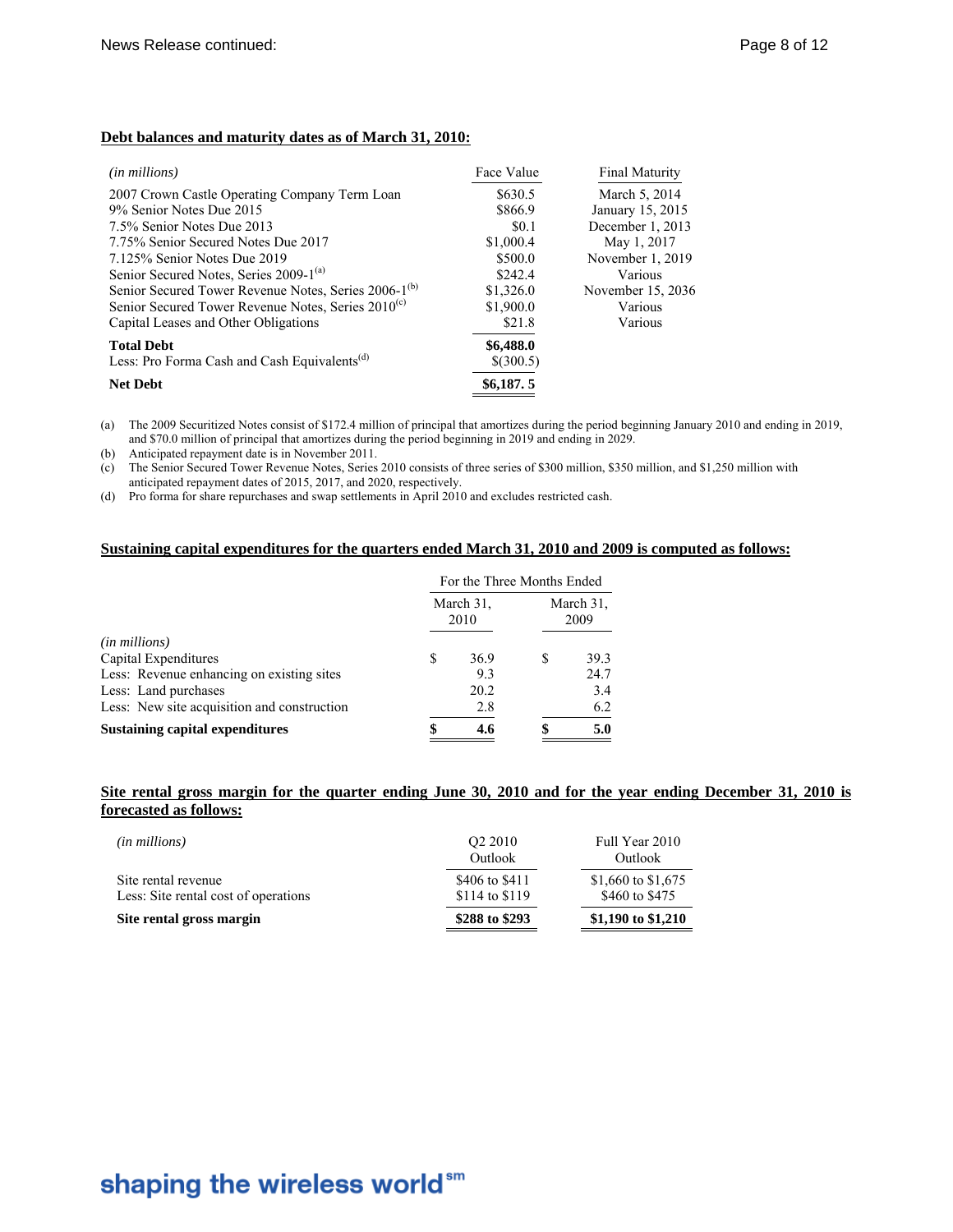#### **Cautionary Language Regarding Forward-Looking Statements**

This press release contains forward-looking statements and information that are based on our management's current expectations. Such statements include, but are not limited to, plans, projections, Outlook and estimates regarding (i) demand for our towers and services, (ii) our ability to benefit from wireless telecommunications developments, including mobile Internet growth, (iii) opportunities for the expansion and growth of our business, (iv) our investments of cash from cash flows and other sources, including the availability and type of investments and the impact and return on our investments, (v) currency exchange rates, (vi) site rental revenues, (vii) site rental cost of operations, (viii) site rental gross margin, (ix) Adjusted EBITDA, (x) interest expense and amortization of deferred financing costs, (xi) capital expenditures, including sustaining capital expenditures, (xii) recurring cash flow, including on a per share basis, (xiii) net income (loss), including on a per share basis, and (xiv) the utility of certain financial measures in analyzing our results. Such forward-looking statements are subject to certain risks, uncertainties and assumptions, including but not limited to prevailing market conditions and the following:

- $\triangleright$  Our substantial level of indebtedness could adversely affect our ability to react to changes in our business, and the terms of our debt instruments limit our ability to take a number of actions that our management might otherwise believe to be in our best interests. In addition, if we fail to comply with our covenants, our debt could be accelerated.
- ¾ We have a substantial amount of indebtedness. In the event we do not repay or refinance such indebtedness, we could face substantial liquidity issues and might be required to issue equity securities or securities convertible into equity securities, or sell some of our assets to meet our debt payment obligations.
- $\triangleright$  Our interest rate swaps are currently in a substantial liability position and will need to be cash settled within the next two years, which could adversely affect our financial condition.
- $\triangleright$  Our business depends on the demand for wireless communications and towers, and we may be adversely affected by any slowdown in such demand.
- $\triangleright$  A substantial portion of our revenues is derived from a small number of customers, and the loss, consolidation or financial instability of, or network sharing among, any of our limited number of customers may materially decrease revenues and reduce demand for our towers and network services.
- $\triangleright$  Consolidation among our customers may result in duplicate or overlapping parts of networks, which may result in a reduction of sites and have a negative effect on revenues and cash flows.
- $\triangleright$  Sales or issuances of a substantial number of shares of our common stock may adversely affect the market price of our common stock.
- ¾ A wireless communications industry slowdown may materially and adversely affect our business (including reducing demand for our towers and network services) and the business of our customers.
- $\triangleright$  As a result of competition in our industry, including from some competitors with significantly more resources or less debt than we have, we may find it more difficult to achieve favorable rental rates on our new or renewing customer leases.
- ¾ New technologies may significantly reduce demand for our towers and negatively impact our revenues.
- $\triangleright$  New wireless technologies may not deploy or be adopted by customers as rapidly or in the manner projected.
- $\triangleright$  If we fail to retain rights to the land under our towers, our business may be adversely affected.
- ¾ Our network services business has historically experienced significant volatility in demand, which reduces the predictability of our results.
- $\triangleright$  If we fail to comply with laws and regulations which regulate our business and which may change at any time, we may be fined or even lose our right to conduct some of our business.
- $\triangleright$  If radio frequency emissions from wireless handsets or equipment on our towers are demonstrated to cause negative health effects, potential future claims could adversely affect our operations, costs and revenues.
- $\triangleright$  Certain provisions of our certificate of incorporation, by-laws and operative agreements and domestic and international competition laws may make it more difficult for a third party to acquire control of us or for us to acquire control of a third party, even if such a change in control would be beneficial to our stockholders.
- $\triangleright$  We may be adversely affected by our exposure to changes in foreign currency exchange rates relating to our operations in Australia.

Should one or more of these or other risks or uncertainties materialize, or should underlying assumptions prove incorrect, actual results may vary materially from those expected. More information about potential risk factors which could affect our results is included in our filings with the SEC.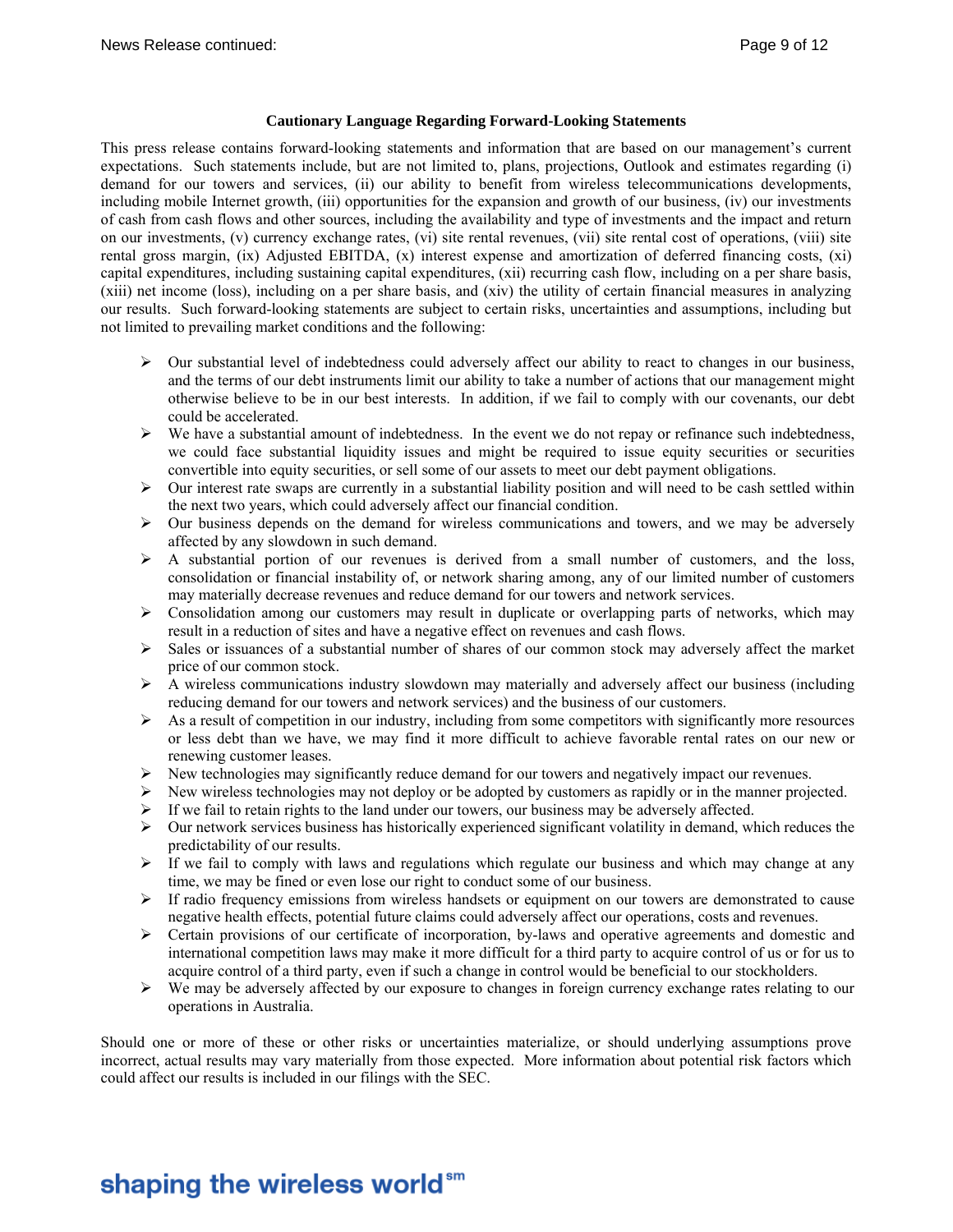

**CROWN**<br>CASTLE CROWN CASTLE INTERNATIONAL CORP.<br>INTERNATIONAL (in thousands)

| <b>ASSETS</b><br>Current assets:<br>\$<br>766,146<br>397,496<br>174,722<br>213,514<br>41,265<br>44,431<br>110,529<br>76,089<br>Prepaid expenses, deferred site rental receivables and other current assets, net<br>90,057<br>95,853<br>814,069<br>1,196,033<br>5,000<br>5,000<br>4,842,394<br>4,895,983<br>1,984,823<br>1,984,804<br>2,385,930<br>2,405,422<br>528,293<br>469,364<br>10,956,606<br>10,560,509<br><b>LIABILITIES AND EQUITY</b><br>Current liabilities:<br>\$<br>157,011<br>197,139<br>179.649<br>171,710<br>279,102<br>160,121<br>19,553<br>217,196<br>627,376<br>754,105<br>6,368,763<br>6,361,954<br>107,139<br>74,117<br>73,165<br>140,481<br>381,071<br>374,210<br>7,557,514<br>7,704,867<br>315,886<br>315,654<br>2,687,239<br>2,936,241<br>(130)<br>(156)<br>2,687,109<br>2,936,085<br>10,560,509<br>10,956,606 | March 31,<br>2010 | December 31,<br>2009 |
|---------------------------------------------------------------------------------------------------------------------------------------------------------------------------------------------------------------------------------------------------------------------------------------------------------------------------------------------------------------------------------------------------------------------------------------------------------------------------------------------------------------------------------------------------------------------------------------------------------------------------------------------------------------------------------------------------------------------------------------------------------------------------------------------------------------------------------------|-------------------|----------------------|
|                                                                                                                                                                                                                                                                                                                                                                                                                                                                                                                                                                                                                                                                                                                                                                                                                                       |                   |                      |
|                                                                                                                                                                                                                                                                                                                                                                                                                                                                                                                                                                                                                                                                                                                                                                                                                                       |                   |                      |
|                                                                                                                                                                                                                                                                                                                                                                                                                                                                                                                                                                                                                                                                                                                                                                                                                                       |                   |                      |
|                                                                                                                                                                                                                                                                                                                                                                                                                                                                                                                                                                                                                                                                                                                                                                                                                                       |                   |                      |
|                                                                                                                                                                                                                                                                                                                                                                                                                                                                                                                                                                                                                                                                                                                                                                                                                                       |                   |                      |
|                                                                                                                                                                                                                                                                                                                                                                                                                                                                                                                                                                                                                                                                                                                                                                                                                                       |                   |                      |
|                                                                                                                                                                                                                                                                                                                                                                                                                                                                                                                                                                                                                                                                                                                                                                                                                                       |                   |                      |
|                                                                                                                                                                                                                                                                                                                                                                                                                                                                                                                                                                                                                                                                                                                                                                                                                                       |                   |                      |
|                                                                                                                                                                                                                                                                                                                                                                                                                                                                                                                                                                                                                                                                                                                                                                                                                                       |                   |                      |
|                                                                                                                                                                                                                                                                                                                                                                                                                                                                                                                                                                                                                                                                                                                                                                                                                                       |                   |                      |
|                                                                                                                                                                                                                                                                                                                                                                                                                                                                                                                                                                                                                                                                                                                                                                                                                                       |                   |                      |
|                                                                                                                                                                                                                                                                                                                                                                                                                                                                                                                                                                                                                                                                                                                                                                                                                                       |                   |                      |
|                                                                                                                                                                                                                                                                                                                                                                                                                                                                                                                                                                                                                                                                                                                                                                                                                                       |                   |                      |
|                                                                                                                                                                                                                                                                                                                                                                                                                                                                                                                                                                                                                                                                                                                                                                                                                                       |                   |                      |
|                                                                                                                                                                                                                                                                                                                                                                                                                                                                                                                                                                                                                                                                                                                                                                                                                                       |                   |                      |
|                                                                                                                                                                                                                                                                                                                                                                                                                                                                                                                                                                                                                                                                                                                                                                                                                                       |                   |                      |
|                                                                                                                                                                                                                                                                                                                                                                                                                                                                                                                                                                                                                                                                                                                                                                                                                                       |                   |                      |
|                                                                                                                                                                                                                                                                                                                                                                                                                                                                                                                                                                                                                                                                                                                                                                                                                                       |                   |                      |
|                                                                                                                                                                                                                                                                                                                                                                                                                                                                                                                                                                                                                                                                                                                                                                                                                                       |                   |                      |
|                                                                                                                                                                                                                                                                                                                                                                                                                                                                                                                                                                                                                                                                                                                                                                                                                                       |                   |                      |
|                                                                                                                                                                                                                                                                                                                                                                                                                                                                                                                                                                                                                                                                                                                                                                                                                                       |                   |                      |
|                                                                                                                                                                                                                                                                                                                                                                                                                                                                                                                                                                                                                                                                                                                                                                                                                                       |                   |                      |
|                                                                                                                                                                                                                                                                                                                                                                                                                                                                                                                                                                                                                                                                                                                                                                                                                                       |                   |                      |
|                                                                                                                                                                                                                                                                                                                                                                                                                                                                                                                                                                                                                                                                                                                                                                                                                                       |                   |                      |
|                                                                                                                                                                                                                                                                                                                                                                                                                                                                                                                                                                                                                                                                                                                                                                                                                                       |                   |                      |
|                                                                                                                                                                                                                                                                                                                                                                                                                                                                                                                                                                                                                                                                                                                                                                                                                                       |                   |                      |
|                                                                                                                                                                                                                                                                                                                                                                                                                                                                                                                                                                                                                                                                                                                                                                                                                                       |                   |                      |
|                                                                                                                                                                                                                                                                                                                                                                                                                                                                                                                                                                                                                                                                                                                                                                                                                                       |                   |                      |
|                                                                                                                                                                                                                                                                                                                                                                                                                                                                                                                                                                                                                                                                                                                                                                                                                                       |                   |                      |
|                                                                                                                                                                                                                                                                                                                                                                                                                                                                                                                                                                                                                                                                                                                                                                                                                                       |                   |                      |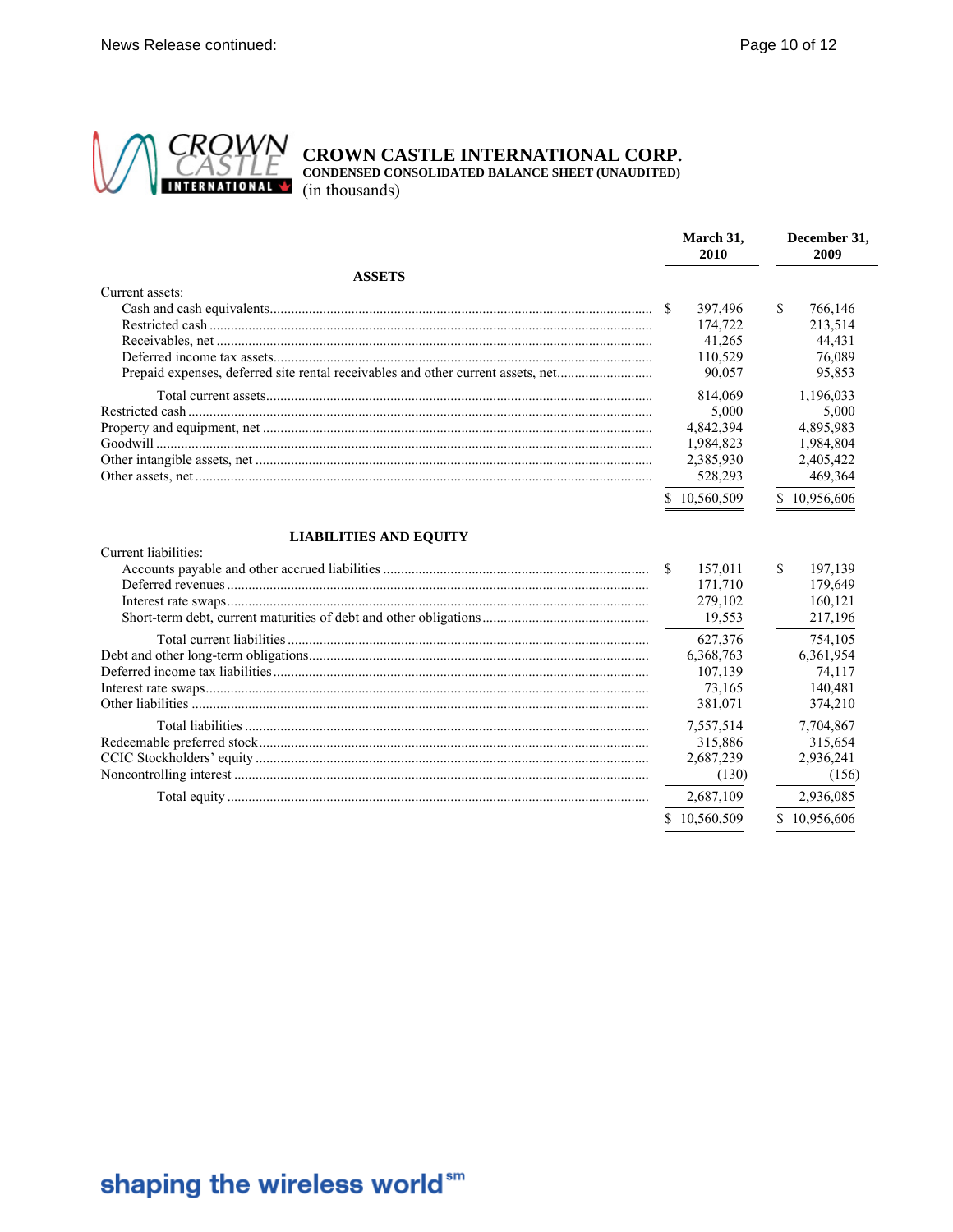

### **CROWN CASTLE INTERNATIONAL CORP.**

**CONDENSED CONSOLIDATED STATEMENT OF OPERATIONS (UNAUDITED) AND OTHER FINANCIAL DATA**

(in thousands, except per share data)

|                                                                                                                                   | <b>Three Months Ended</b><br>March 31, |                                                       |          |                                                  |
|-----------------------------------------------------------------------------------------------------------------------------------|----------------------------------------|-------------------------------------------------------|----------|--------------------------------------------------|
|                                                                                                                                   |                                        | 2010                                                  |          | 2009                                             |
| Net revenues:                                                                                                                     | S                                      | 406,872<br>37,455                                     | \$       | 367,667<br>35,243                                |
|                                                                                                                                   |                                        | 444,327                                               |          | 402,910                                          |
| Costs of operations (exclusive of depreciation, amortization and accretion):                                                      |                                        | 113,755<br>26,296                                     |          | 109,698<br>22,061                                |
|                                                                                                                                   |                                        | 140,051                                               |          | 131,759                                          |
|                                                                                                                                   |                                        | 39,473<br>1,562<br>132,868                            |          | 36,637<br>4,091<br>133,176                       |
|                                                                                                                                   |                                        | 130,373<br>(120, 781)<br>(66, 434)<br>(73,276)<br>379 |          | 97,247<br>(105, 587)<br>13,350<br>3,795<br>(246) |
|                                                                                                                                   |                                        | (129, 739)<br>10,339                                  |          | 8,559<br>1,491                                   |
|                                                                                                                                   |                                        | (119,400)<br>(125)                                    |          | 10,050<br>(527)                                  |
|                                                                                                                                   |                                        | (119, 275)<br>(5,201)                                 |          | 10,577<br>(5,201)                                |
| Net income (loss) attributable to CCIC stockholders after deduction of dividends on preferred                                     | \$                                     | (124, 476)                                            | \$       | 5,376                                            |
| Net income (loss) attributable to CCIC common stockholders, after deduction of dividends on<br>preferred stock, per common share: |                                        |                                                       |          |                                                  |
|                                                                                                                                   | \$<br>S                                | (0.43)<br>(0.43)                                      | \$<br>\$ | 0.02<br>0.02                                     |
| Weighted average common shares outstanding (in thousands):                                                                        |                                        | 288,451<br>288,451                                    |          | 285,913<br>287,608                               |
|                                                                                                                                   | S                                      | 274,251                                               | \$       | 242,396                                          |
| Stock-based compensation expenses:                                                                                                | \$                                     | 229<br>300<br>8.919                                   | \$       | 203<br>252<br>7.427                              |
|                                                                                                                                   | \$                                     | 9,448                                                 | \$       | 7,882                                            |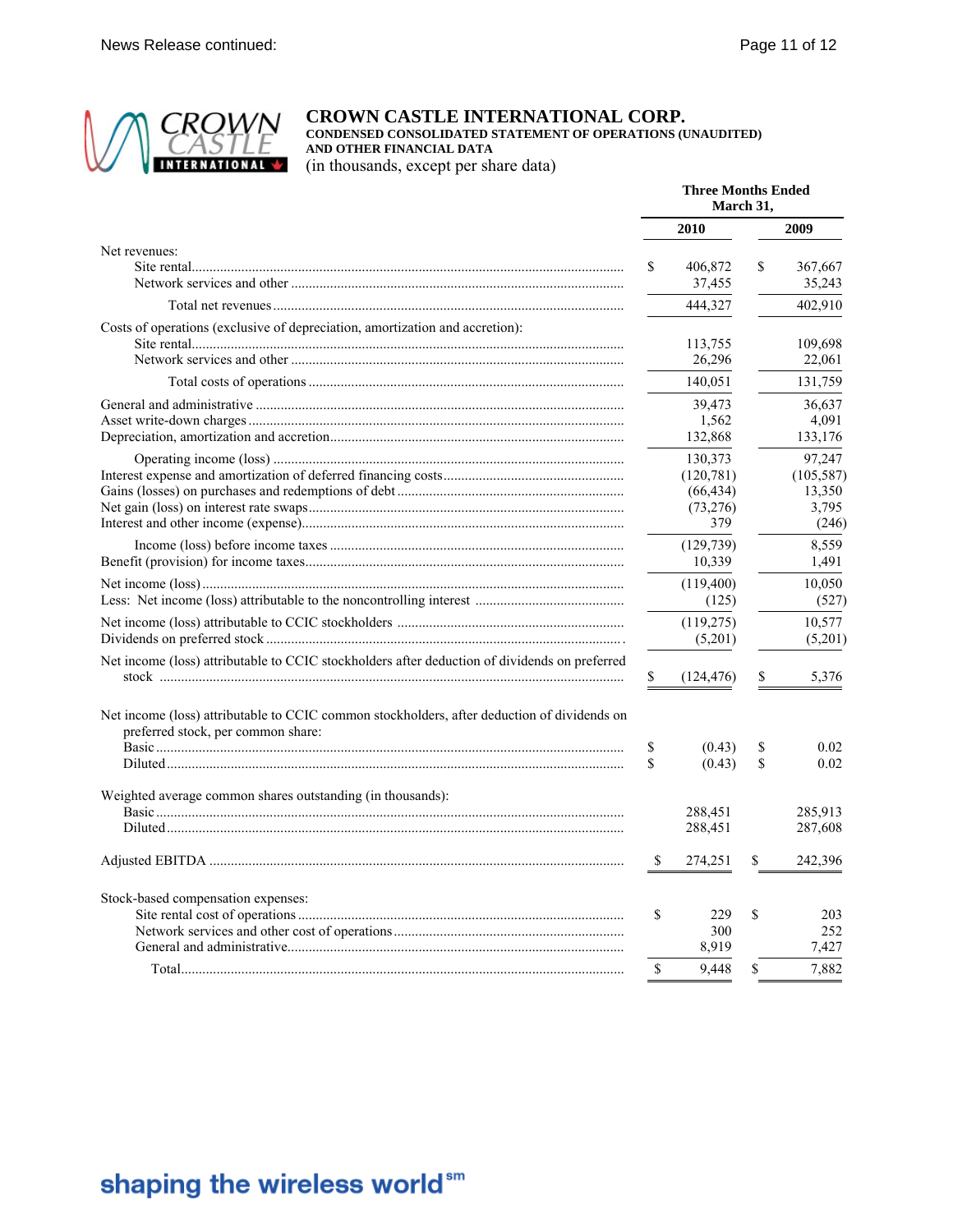

### **CROWN CASTLE INTERNATIONAL CORP.**

**CONDENSED CONSOLIDATED STATEMENT OF CASH FLOWS (UNAUDITED)** (in thousands)

|                                                                                                        | <b>Three Months Ended</b><br>March 31, |             |    |            |
|--------------------------------------------------------------------------------------------------------|----------------------------------------|-------------|----|------------|
|                                                                                                        |                                        | 2010        |    | 2009       |
| Cash flows from operating activities:                                                                  |                                        |             |    |            |
|                                                                                                        | S                                      | (119, 400)  | S  | 10,050     |
| Adjustments to reconcile net income (loss) to net cash provided by (used for) operating<br>activities: |                                        |             |    |            |
|                                                                                                        |                                        | 132,868     |    | 133,176    |
|                                                                                                        |                                        | 66,434      |    | (13,350)   |
|                                                                                                        |                                        | 18,871      |    | 10,404     |
|                                                                                                        |                                        | 8,263       |    | 6,976      |
|                                                                                                        |                                        | 1,562       |    | 4,091      |
|                                                                                                        |                                        | (13,767)    |    | (3,234)    |
|                                                                                                        |                                        | 73,276      |    | (3,795)    |
|                                                                                                        |                                        | 839         |    | 821        |
| Changes in assets and liabilities, excluding the effects of acquisitions:                              |                                        |             |    |            |
|                                                                                                        |                                        | (47, 129)   |    | (22, 812)  |
|                                                                                                        |                                        | (37, 560)   |    | (4,269)    |
|                                                                                                        |                                        | 84,257      |    | 118,058    |
| Cash flows from investing activities:                                                                  |                                        |             |    |            |
|                                                                                                        |                                        | 1,742       |    | 2,431      |
|                                                                                                        |                                        | (58, 663)   |    | (39, 284)  |
|                                                                                                        |                                        | (56, 921)   |    | (36, 853)  |
| <b>Cash flows from financing activities:</b>                                                           |                                        |             |    |            |
|                                                                                                        |                                        | 1,900,000   |    | 813,744    |
|                                                                                                        |                                        | 6,825       |    | 4,076      |
|                                                                                                        |                                        | (4,231)     |    | (1,625)    |
|                                                                                                        |                                        | (2,149,653) |    | (226, 707) |
|                                                                                                        |                                        | (108, 726)  |    | (1,052)    |
|                                                                                                        |                                        |             |    | (169, 400) |
|                                                                                                        |                                        | (31,358)    |    | (28, 552)  |
|                                                                                                        |                                        | (55,900)    |    |            |
|                                                                                                        |                                        | 51,976      |    | (11, 167)  |
|                                                                                                        |                                        | (4,969)     |    | (4,969)    |
|                                                                                                        |                                        | (396, 036)  |    | 374,348    |
|                                                                                                        |                                        | 50          |    | (1, 435)   |
|                                                                                                        |                                        | (368, 650)  |    | 454,118    |
|                                                                                                        |                                        | 766,146     |    | 155,219    |
|                                                                                                        | \$                                     | 397,496     | \$ | 609,337    |
| Supplemental disclosure of cash flow information:                                                      |                                        |             |    |            |
|                                                                                                        | S                                      | 116,397     | \$ | 80,578     |
|                                                                                                        |                                        | 1.397       |    | 2,207      |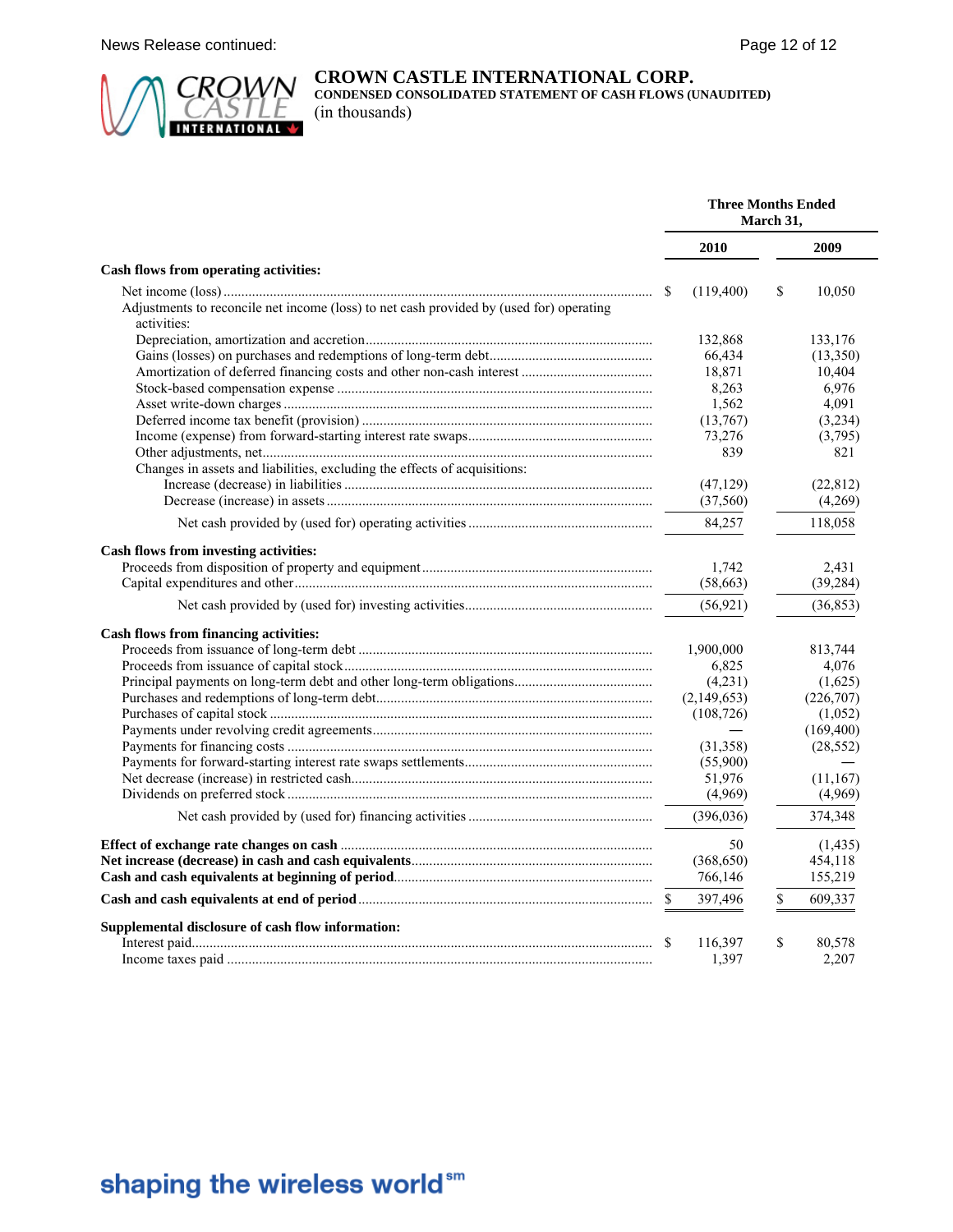### **CCI FACT SHEET Q1 2009 to Q1 2010**

*dollars in millions*

|                                         | $Q1\overline{09}$ | Q1'10       | % Change |
|-----------------------------------------|-------------------|-------------|----------|
| <b>CCUSA</b>                            |                   |             |          |
| <b>Site Rental Revenues</b>             | \$<br>350.7       | 384.0<br>\$ | 10%      |
| <b>Ending Sites</b>                     | 22,481            | 22,338      | $-1\%$   |
| <b>CCAL</b>                             |                   |             |          |
| <b>Site Rental Revenues</b>             | \$<br>17.0        | \$<br>22.8  | 35%      |
| <b>Ending Sites</b>                     | 1,590             | 1,592       | 0%       |
| <b>TOTAL CCIC</b>                       |                   |             |          |
| <b>Site Rental Revenues</b>             | \$<br>367.7       | \$<br>406.9 | 11%      |
| <b>Ending Sites</b>                     | 24,071            | 23,930      | $-1\%$   |
| <b>Ending Cash and Cash Equivalents</b> | $$609.3$ *        | $$397.5$ *  |          |
| Total Face Value of Debt                | \$6,597.2         | \$6,488.0   |          |
| Net Leverage Ratios $(1)$               |                   |             |          |
| Net Debt / EBITDA                       | 6.2X              | 5.6X        |          |
| Last Quarter Annualized Adjusted EBITDA | \$969.6           | \$1,097.0   |          |
| *Excludes Restricted Cash               |                   |             |          |
| (1) Based on Face Values                |                   |             |          |

Note: Components may not sum to total due to rounding.